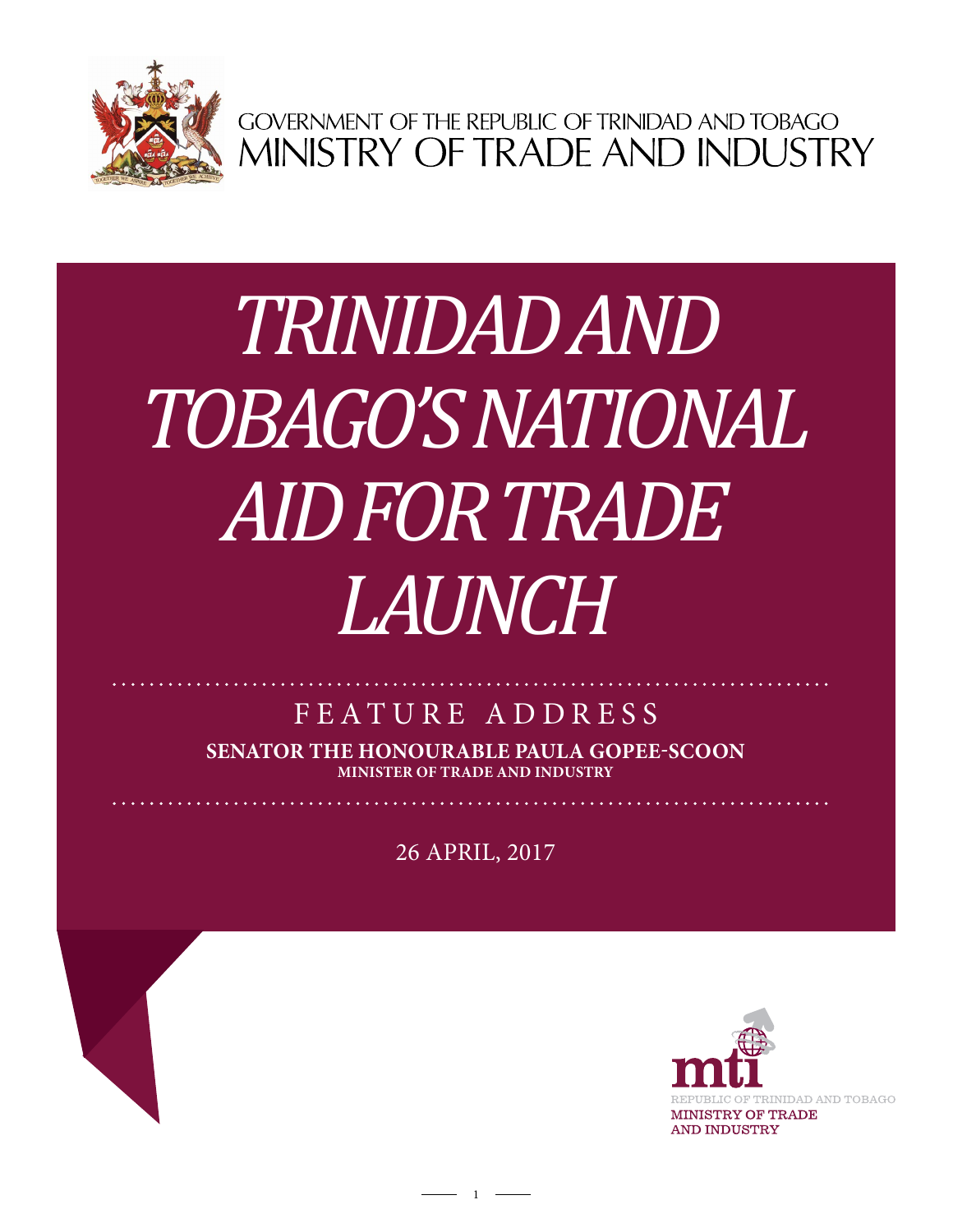Good Morning to All.

It is indeed a great pleasure for me to be here this morning at the Launch of Trinidad and Tobago's National Aid for Trade Strategy 2016 to 2019.

Trinidad and Tobago's Government Policy Framework undertakes to proactively address the challenges faced by all stakeholders in the commercial, manufacturing and industrial sectors; to increase competitiveness; to promote diversification and to expand entry into international markets.

In pursuit of this undertaking, the Ministry of Trade and Industry is charged with the responsibility to grow trade, business and investment, particularly, through driving the non-energy sectors of the economy. Today's Launch, signifies this Government's commitment towards supporting its exporters and enhancing trade.

The Ministry of Trade and Industry is focused on overcoming the constraints, which impede this country's ability, to fully exploit global trading opportunities. One such mechanism which would allow us to do this is the implementation of the Aid for Trade Strategy. This Strategy is geared towards matching donor funding with the needs of the country to build the supply side capacity and trade related infrastructure. This means that the Government will now have a structured programme of trade related project interventions which can be used to target specific donor funding. Donors will now be able to use Trinidad and Tobago's Aid for Trade Strategy as a framework for mobilizing resources to address the trade priorities of Trinidad and Tobago and the related projects. For our exporters the Strategy provides a unique opportunity to obtain resources to address critical constraints that hinder their capacity to trade.

As we may all be aware, trade openness can transform a country as it significantly contributes to economic growth and sustainable development. This Aid for Trade Strategy is of primary importance for a country like Trinidad and Tobago, which at this time is seeking to diversify its exports in the nonenergy sectors.

However, simply opening the economy to international trade is not enough. Currently, Trinidad and Tobago faces numerous trade-related challenges in its domestic environment. The Government of Trinidad and Tobago is therefore focused on addressing such challenges as, the lack of internationally accredited testing facilities, inadequate financing mechanisms, underdeveloped market intelligence, congestion at the ports, and absence of payment mechanisms to facilitate e-commerce.

The Aid for Trade initiative was launched in December 2005 at the World Trade Organisation's Sixth Ministerial Conference in Hong Kong. Countries were subsequently encouraged to develop an Aid for Trade Strategy to streamline and bridge the gap between donors and developing countries' needs. The World Trade Organisation (WTO) serves as an anchor for global discussions on Aid for Trade and currently conducts global reviews of Aid for Trade every two years.

This Strategy launched today presents a significant far- reaching and substantial step forward. The Trinidad and Tobago National Aid for Trade Strategy was finalized in 2016 by the Ministry of Trade and Industry and approved by Cabinet. The Strategy covers a three year period from 2016 to 2019. It presents a coherent framework of priority areas, identified by domestic business support organisations, Ministries and agencies, necessary to address the challenges faced in expanding trade in Trinidad and Tobago.

 $\overline{\phantom{a}}$  2  $\overline{\phantom{a}}$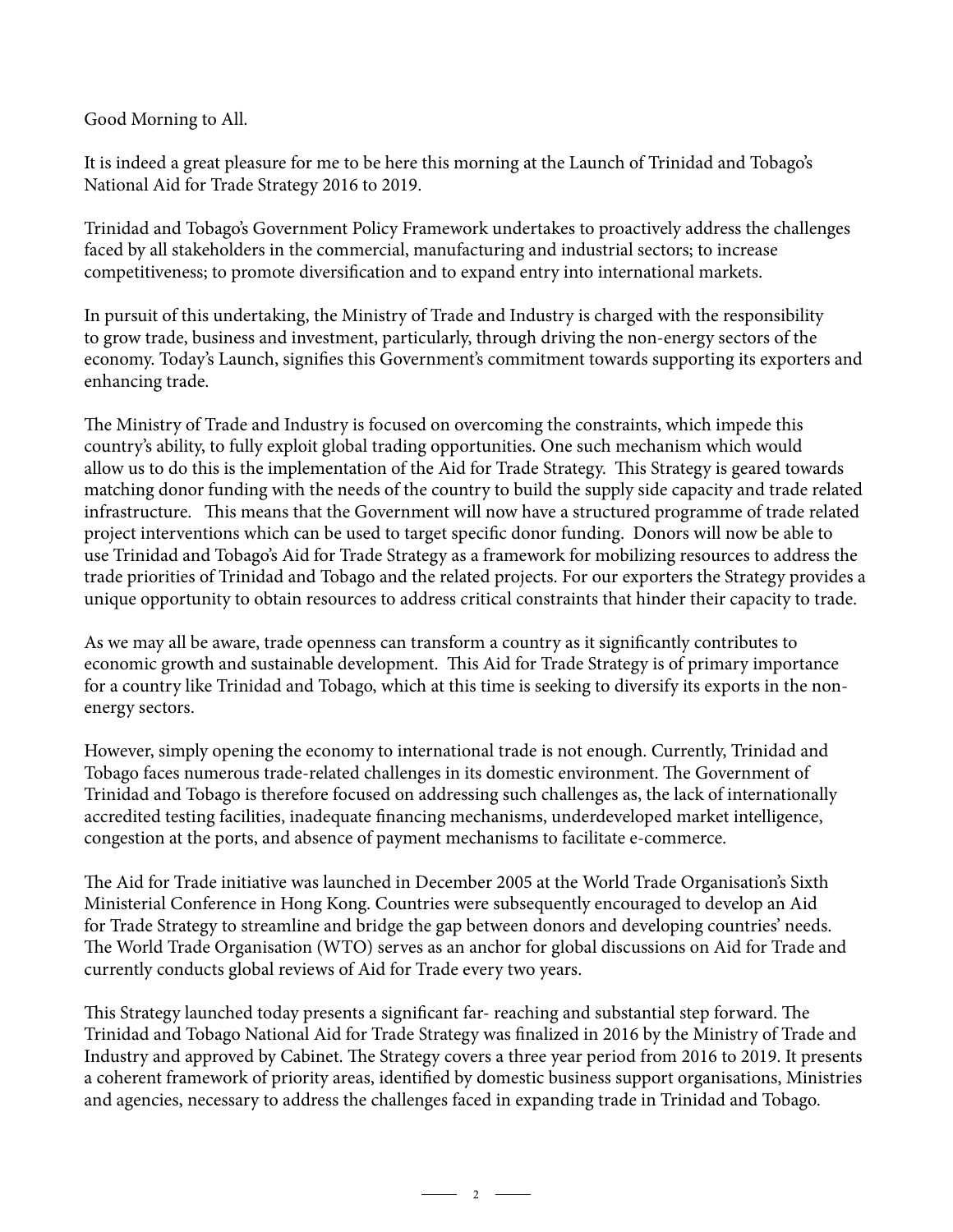The Aid for Trade framework consists of three pillars: Export Diversification, Competitiveness and Trade Facilitation. Each Pillar contains, objectives, priority areas and projects that are aligned with Government's National Development Policy, Vision 2030.

One of the priority areas under the export diversification pillar of Trinidad and Tobago's Aid for Trade Strategy is to build the productive capacity of sectors targeted for diversification. This will meet the objective to expand 'emerging' product lines.

The matter of Competitiveness is influenced by numerous factors including the institutional environment, infrastructure, macroeconomic environment, technical readiness and business sophistication. Trinidad and Tobago's National Aid for Trade Strategy aims to further increase our competitiveness through the inclusion of projects under its competitiveness pillar to strengthen the National Quality Infrastructure, increase access to finance, upgrade the skills of exporters and to identify, use and manage intellectual property.

For Trinidad and Tobago, the' Aid for Trade Strategy will seek to enhance trade facilitation. The Strategy outlines priority projects with the objectives of increasing the efficiency of Maritime Transport, expanding and upgrading port facilities and utilizing e-commerce opportunities.

At the international level, the impact of the Aid for Trade initiative thus far has been successful at promoting export diversification, competitiveness and trade facilitation at the International level. The Organisation for Economic Co-operation and Development, in conducting its monitoring exercise collected a number of case stories to show clear results of how aid-for-trade programmes are helping developing countries build the human, institutional and infrastructural capacity that they require to integrate into regional and global markets. The results reported ranged from increased export volumes and employment to shorter customs clearance times.

The Organisation for Economic Co-operation and Development research found that one dollar invested in Aid for Trade leads to nearly 8 additional dollars in exports from all developing countries.

By example, Through Aid for Trade, El Salvador and Honduras have reduced clearance times at the port from 62 minutes to an average of eight minutes.

Trinidad and Tobago has been the recipient of a significant amount of Aid, either through loans, grants or technical cooperation. I must thank our entire donor community for their continued support towards the growth and development of our country.

Receiving aid is just one part of the equation. We understand that to achieve the effective results from aid, factors such as collaboration, ownership and monitoring and evaluation are essential for successful aid-for-trade programmes.

The Strategy is designed to facilitate more meaningful dialogue between donors, key government Ministries and Agencies and Business Support Organisations. In a time of scarce resources, the collaboration amongst stakeholders is critical. Through collaboration we can ensure that there is no duplication of efforts and that the aid received is effectively targeted and utilized in a timely manner to achieve the successful outcomes intended.